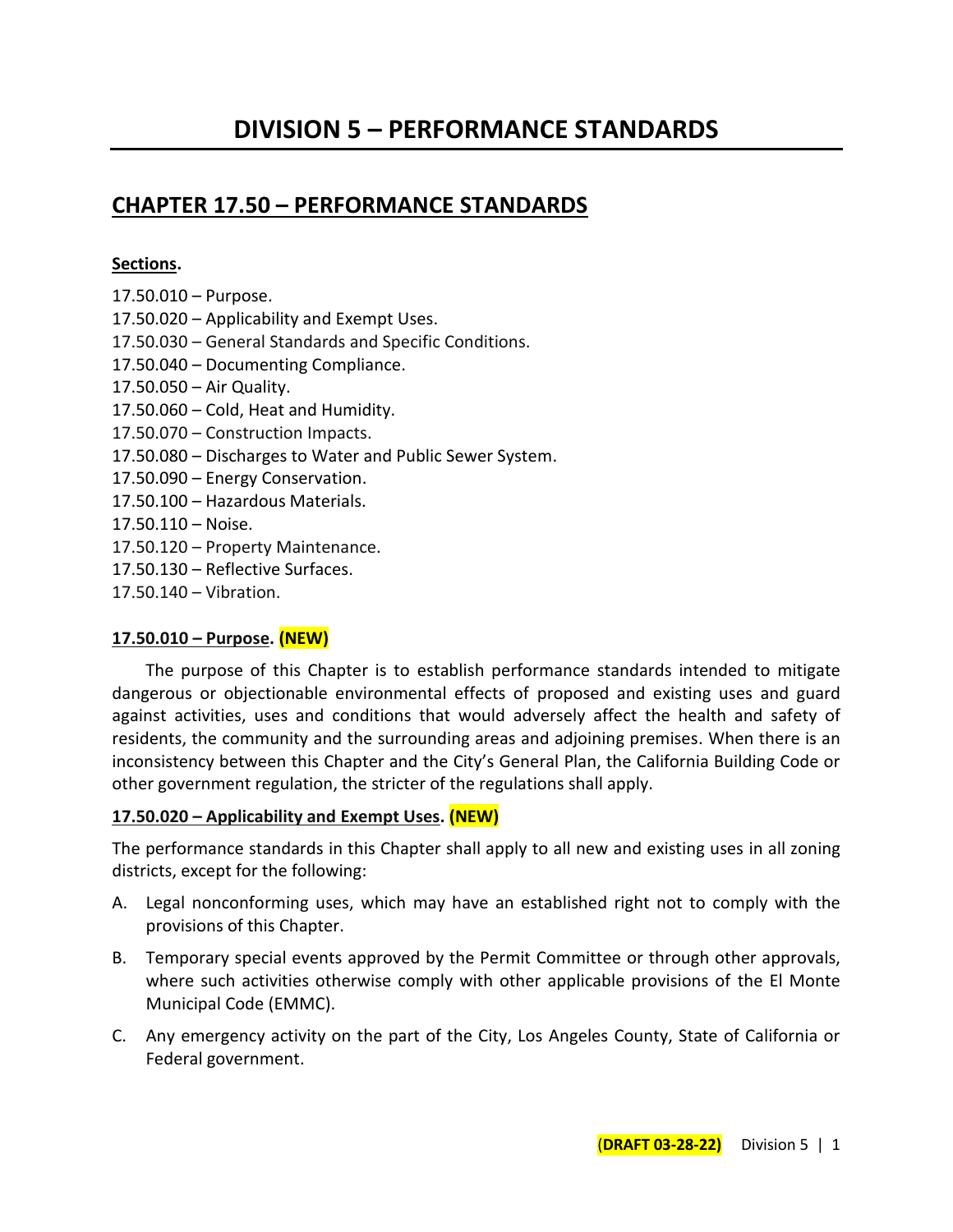- D. Temporary construction activity except where such activity is explicitly regulated per Section 17.50.070 of this Chapter and by other regulations of the EMMC.
- E. Existing uses as of January 1, 2022, where a subsequent rezoning or other amendment subjects the property to more restrictive performance standards. Such uses shall not be required to change their operations to comply with the new performance standards. However, if the use expands by more than 25 percent (either by building or land area square footage), such use shall be required to comply with all current standards of the new zoning or other amendment.

## **17.50.030 – General Standards and Specific Conditions. (NEW)**

- A. Land or buildings shall not be used or occupied in a manner creating any dangerous, injurious, or noxious fire, explosive or other hazard that would adversely affect the surrounding area.
- B. These performance standards are general requirements and shall not be construed to prevent the review authority from imposing, as part of project approval, specific conditions that may be more restrictive in order to meet the intent of this Title.

## **17.50.040 – Documenting Compliance. (NEW)**

Upon submittal of an application for an entitlement or building permit, the applicant may be required to submit information documenting how the proposed use will comply with all applicable performance standards. This may include information on the proposed machinery, processes and products and their effects on adjacent properties and the environment. Such information may require reports provided by expert consultants. When measurements are necessary, levels of dangerous or objectionable environmental effects shall be measured in accordance with accepted engineering practices.

#### **17.50.050 – Air Quality. (NEW)**

- A. **Discharge Prohibited**. The operation of any [structure](http://online.encodeplus.com/regs/menifee-ca/doc-view.aspx?pn=0&ajax=0&secid=1936) or [use](http://online.encodeplus.com/regs/menifee-ca/doc-view.aspx?pn=0&ajax=0&secid=1954) shall not directly or indirectly discharge air contaminants (e.g. carbon, dust, fumes, gases, mist, noxious acids, odors, particulate matter, smoke, soot and sulfur compounds) into the atmosphere that exceed any local, state or federal air quality [standards](http://online.encodeplus.com/regs/menifee-ca/doc-view.aspx?pn=0&ajax=0&secid=1931) or that might be obnoxious or offensive to anyone residing or conducting business either on-site or abutting the [site.](http://online.encodeplus.com/regs/menifee-ca/doc-view.aspx?pn=0&ajax=0&secid=1926)
- B. **Compliance with Rules and Regulations**. Stationary sources of air pollution shall comply with the requirements of the most recent Air Quality Management Plan and any rules identified by the California Environmental Protection Agency (CalEPA), the California Air Resources Board (ARB) and the South Coast Air Quality Management [District](http://online.encodeplus.com/regs/menifee-ca/doc-view.aspx?pn=0&ajax=0&secid=1696) (SCAQMD).
- C. **SCAQMD [Permit](http://online.encodeplus.com/regs/menifee-ca/doc-view.aspx?pn=0&ajax=0&secid=1850) Filing Requirements**. If requested by the [Community Development](http://online.encodeplus.com/regs/menifee-ca/doc-view.aspx?pn=0&ajax=0&secid=1668)  [Director,](http://online.encodeplus.com/regs/menifee-ca/doc-view.aspx?pn=0&ajax=0&secid=1668) operators of uses, activities or processes that require SCAQMD approval to operate shall file a [copy](http://online.encodeplus.com/regs/menifee-ca/doc-view.aspx?pn=0&ajax=0&secid=2069) of the [permit](http://online.encodeplus.com/regs/menifee-ca/doc-view.aspx?pn=0&ajax=0&secid=1850) with the Community [Development](http://online.encodeplus.com/regs/menifee-ca/doc-view.aspx?pn=0&ajax=0&secid=1690) Department within 30 [days](http://online.encodeplus.com/regs/menifee-ca/doc-view.aspx?pn=0&ajax=0&secid=1684) of approval by SCAQMD.
- D. **Minimum Separation Distances**. The proximity of proposed sensitive land uses to air pollution sources should be considered in the siting of the sensitive [use.](http://online.encodeplus.com/regs/menifee-ca/doc-view.aspx?pn=0&ajax=0&secid=1954) For the purposes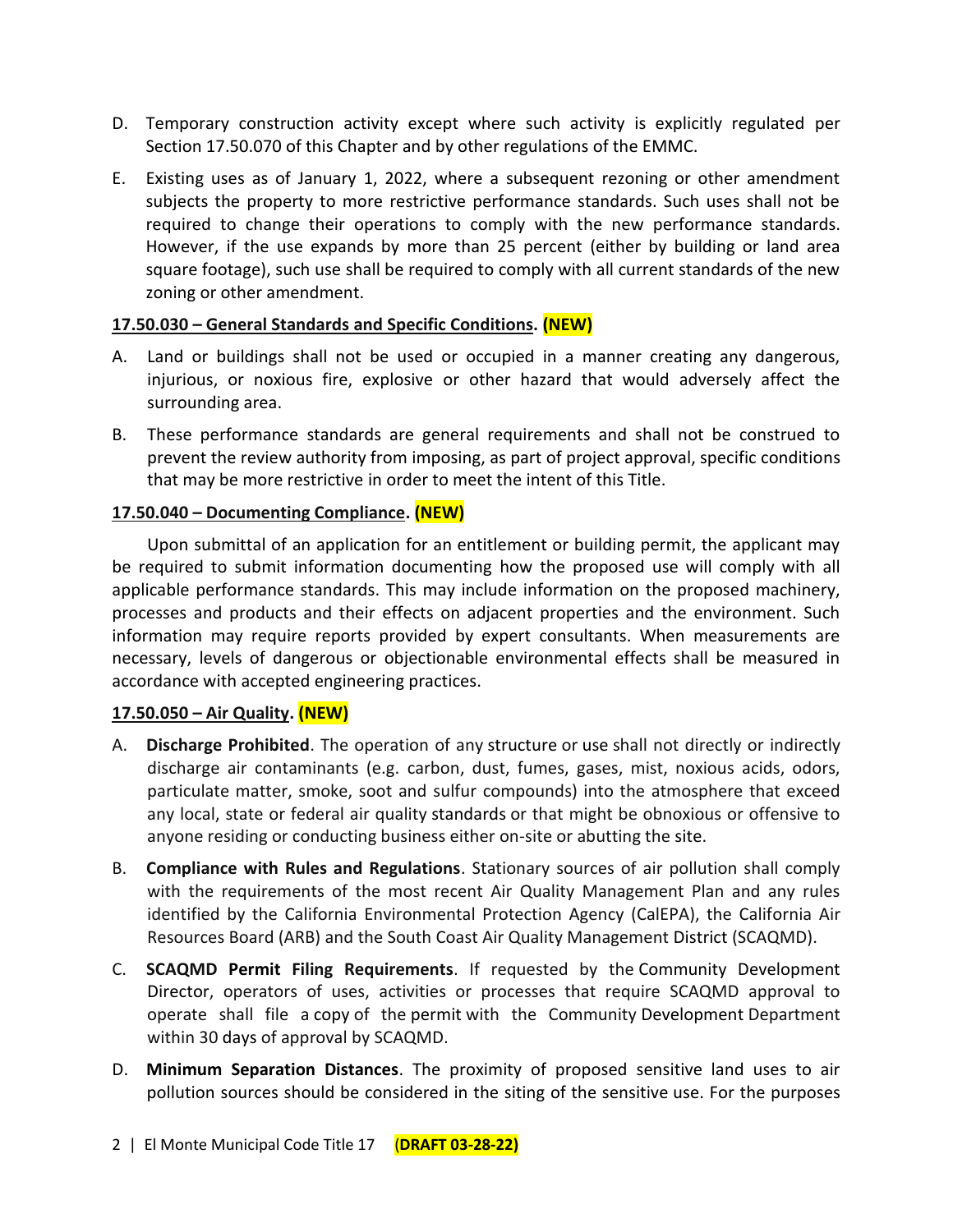of this Section, sensitive land uses are those land uses where individuals who are more susceptible to the effects of air pollution (e.g. athletes, children, the elderly, those with illnesses) than the population at large.

#### E. **Odor Emissions:**

- 1. No existing or proposed use, activity or process or portion thereof shall discharge from any source whatsoever such quantities of odorous gases or other odorous matter which would cause injury to the public or endanger the comfort, repose, health, and safety of any persons, or would cause or have a natural tendency to cause injury or damage to business or property.
- 2. All commercial and industrial uses shall be so operated as not to emit matter causing unpleasant odors which are perceptible by the average person at the point of determination established in Table 17.50-1:

| Table 17.50-1 – Point of Odor Determination                                       |                                                                    |  |  |
|-----------------------------------------------------------------------------------|--------------------------------------------------------------------|--|--|
| Zone in Which Activities are Located                                              | Point of Determination                                             |  |  |
| All R zoned properties and properties in<br>the C-1, C-2 and OS zoning districts. | At or beyond any lot line of the lot containing the<br>activities. |  |  |
| All other zoning districts.                                                       | At or beyond any boundary of any R zoning district.                |  |  |

- F. **Dust and Dirt.** [Land use](http://online.encodeplus.com/regs/menifee-ca/doc-view.aspx?pn=0&ajax=0&secid=1777) activities that may create dust [emissions](http://online.encodeplus.com/regs/menifee-ca/doc-view.aspx?pn=0&ajax=0&secid=1713) (e.g. construction, grading) shall be conducted so as to create as little dust or dirt [emission](http://online.encodeplus.com/regs/menifee-ca/doc-view.aspx?pn=0&ajax=0&secid=1713) beyond the boundary line of the parcel as possible, including, but not limited to, the following:
	- 1. Scheduling. Grading activities shall be scheduled to ensure that repeated grading will not be required and that implementation of the proposed [land use](http://online.encodeplus.com/regs/menifee-ca/doc-view.aspx?pn=0&ajax=0&secid=1777) will occur as soon as possible after grading
	- 2. Operations during high winds. Clearing, earthmoving, excavation operations or grading activities shall cease when the wind speed exceeds 25 miles per hour averaged over one hour.
	- 3. Area of disturbance. The area disturbed by clearing, demolition, earthmoving, excavation operations or grading shall be the minimum required to implement the allowed [use.](http://online.encodeplus.com/regs/menifee-ca/doc-view.aspx?pn=0&ajax=0&secid=1954)
	- 4. Dust control. During clearing, demolition, earthmoving, excavation operations or grading, dust [emissions](http://online.encodeplus.com/regs/menifee-ca/doc-view.aspx?pn=0&ajax=0&secid=1713) shall be controlled by regular watering, paving of construction roads or other dust-preventive measures (e.g. hydroseeding), subject to the approval of the [City](http://online.encodeplus.com/regs/menifee-ca/doc-view.aspx?pn=0&ajax=0&secid=1658) Engineer.
		- a. Material(s) excavated or graded shall be watered to prevent dust. Watering, with complete coverage, shall occur at least twice daily, preferably in the late morning and after work is done for the day.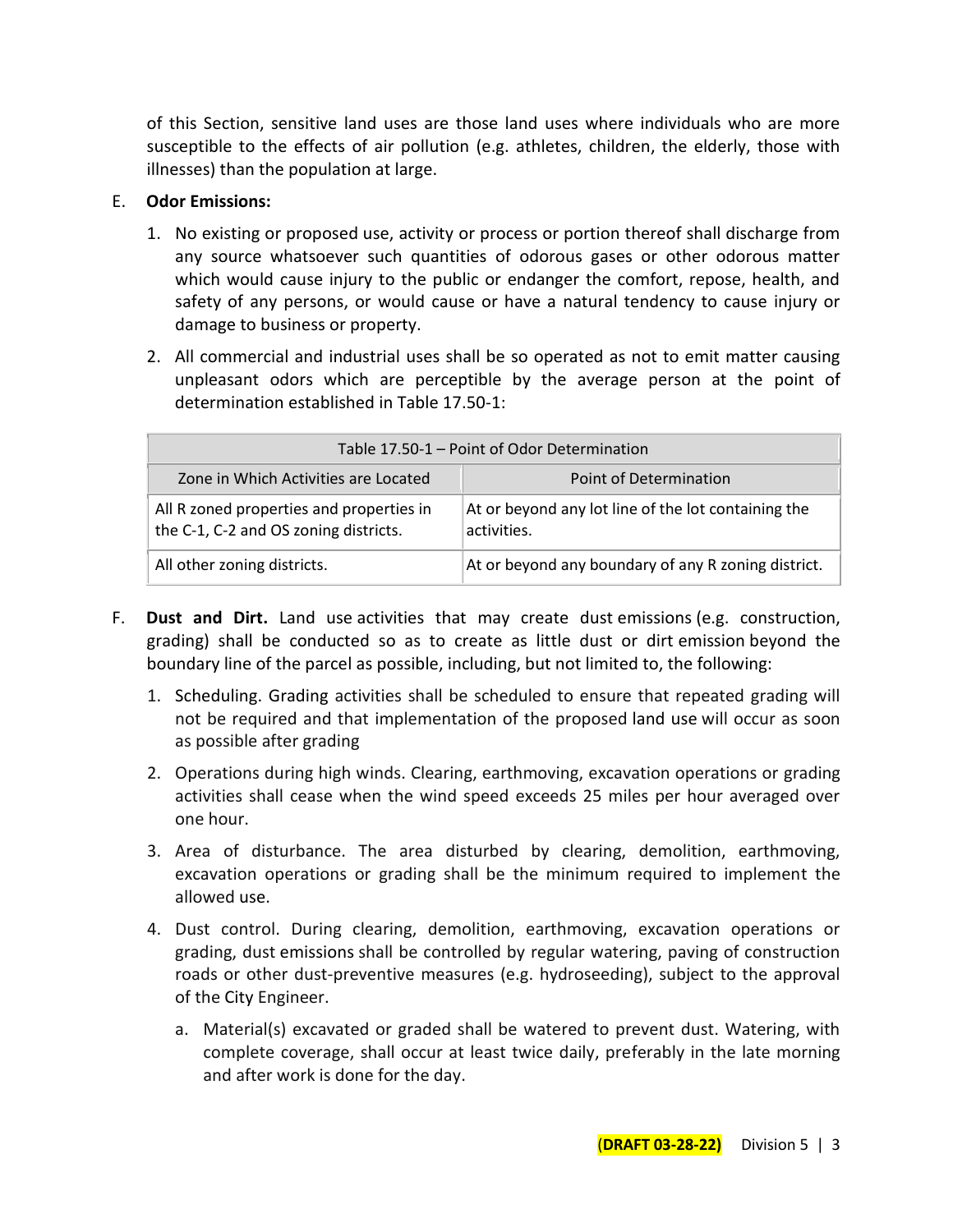- b. Material(s) transported [off-site](http://online.encodeplus.com/regs/menifee-ca/doc-view.aspx?pn=0&ajax=0&secid=1833) shall be either sufficiently watered or securely covered to prevent dust.
- 5. On-site roads. On-site roads shall be paved as soon as feasible. During construction, roads shall be watered periodically and/or shall be chemically stabilized.
- 6. Revegetation. Graded areas shall be revegetated as soon as possible to minimize dust and erosion. Portions of the construction [site](http://online.encodeplus.com/regs/menifee-ca/doc-view.aspx?pn=0&ajax=0&secid=1926) to remain inactive longer than three (3) months shall be seeded and watered until grass cover is grown and maintained, subject to the discretion of the [City](http://online.encodeplus.com/regs/menifee-ca/doc-view.aspx?pn=0&ajax=0&secid=1658) Engineer.
- 7. Exhaust emissions. Construction-related exhaust [emissions](http://online.encodeplus.com/regs/menifee-ca/doc-view.aspx?pn=0&ajax=0&secid=1713) shall be minimized by maintaining equipment in good running condition and in proper tune in compliance with manufacturer's specifications. Construction equipment shall not be left idling for long periods of time.
- G. **Smoke.** No existing or proposed use, activity or process or portion thereof shall, from any source whatsoever, discharge smoke or other particulate matter into the atmosphere, except as may be permitted by the SCAQMD.

#### **17.50.060 – Cold, Heat and Humidity. (NEW)**

- A. **Cold and Heat.** Every existing or proposed use, activity or process producing heat or cold shall be carried on in such a manner that the heat or cold caused is not perceptible at or beyond any property line. The presence of heat in the form of heat waves within the boundaries of a property shall not in itself constitute a violation of this Section.
- B. **Humidity.** Every existing or proposed use, activity or process producing humidity in the form of steam or moist air shall be carried on in such a manner that the humidity caused is not perceptible at or beyond any property line. The presence of humidity in the form of steam or moist air within the boundaries of a property shall not in itself constitute a violation of this Section.

#### **17.50.070 – Construction Impacts. (NEW)**

Any use that requires discretionary approvals that include the demolition of more than 10,000 square feet and/or the construction of more than 5,000 square feet shall comply with specific constructions impacts requirements as may be established, and amended from time to time, by resolution of the City Council. Such requirements may include the following:

- A. **Notification of Construction.** The applicant shall distribute a notice to all residents within 300 feet of the project boundaries prior to the commencement of construction activities. The notice shall include the contact information of the project manager and Planning Division staff.
- B. **Securement of Site.** Prior to commencing demolition and site preparation activities, the project site shall be secured with a fence to prevent unauthorized access to the site and the fence shall contain a screening material to screen construction activities from view. The temporary screening fence shall be maintained in good condition (free of tears, holes, crack lines, debris, etc.) at all times. At the primary entrance to the site, the screening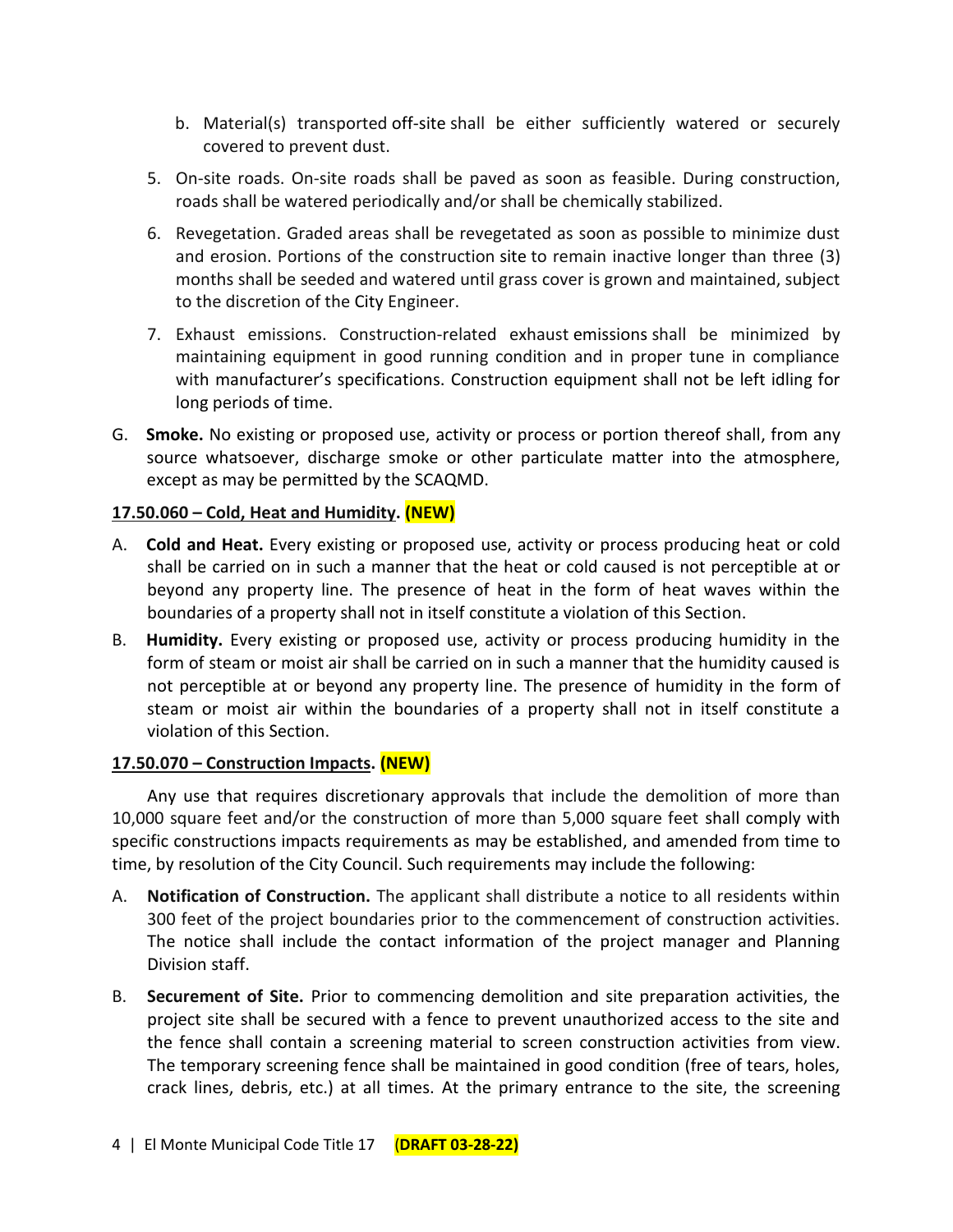material shall be reduced to a maximum height of four feet to provide visibility into the site at all times and for public safety purposes.

C. **Preconstruction Meeting.** Prior to the commencement of construction on the site, the applicant shall schedule a pre-construction meeting between the general superintendent or field representative and the Planning Division to discuss the approved plans and construction requirements.

## D. **Construction Hours:**

- 1. Residential zoning districts. Construction activities limited to 7:00 a.m. to 6:00 p.m. Mondays through Fridays and 8:00 a.m. to 6:00 p.m. on Saturdays. No construction shall occur on Sundays or Federal holidays.
- 2. All other zoning districts. 6:00 a.m. to 7:00 p.m. Mondays through Fridays and 8:00 a.m. to 7:00 p.m. on Saturdays, Sundays and Federal holidays.
- 3. All projects. The Community Development Director may extend the construction hours beyond those listed above provided the applicant has demonstrated that: it is a necessity; additional measures have been taken to reduce noise impacts on adjacent properties; all residentially zoned or used properties have been notified; and the duration will not extend beyond ten (10) consecutive days.
- 4. The construction hours listed above may be further limited by the City Council, Planning Commission, Zoning Review Committee or Community Development Director as a condition of approval.
- 5. If there are any conflicts between the regulations of this Section and Chapter 8.36 (Noise Controls) of the EMMC, the stricter of the two shall apply.
- E. **Truck/Traffic Management Plan.** A plan is required for the project pursuant to the City's Public Works Department. All construction traffic regarding the movement of heavy equipment and graded materials shall be limited to off peak hours. This plan shall be approved by the Public Works Department and Planning Division prior to the issuance of building permits.
- F. **Staging Areas.** The staging area for the project shall be approved by Planning Division staff prior to the issuance of building permits. All construction related activities are prohibited within the public right-of-way. All such activities shall be conducted on the project site or another designated property within 500 feet of the project site.
- G. **Refuse Disposal.** All construction and demolition debris shall be removed from the property in compliance with State law and Chapter 8.20 (Solid Waste – Removal, Collection, Disposal and Diversion) of the EMMC. The removal of all solid waste arising out of the construction and demolition process shall be undertaken by a duly franchised solid waste hauler authorized to provide solid waste services for construction and demolition projects within the City. The removal of all other waste from the property shall be undertaken by a duly franchised solid waste hauler authorized to provide solid waste services to residential and commercial properties within the City.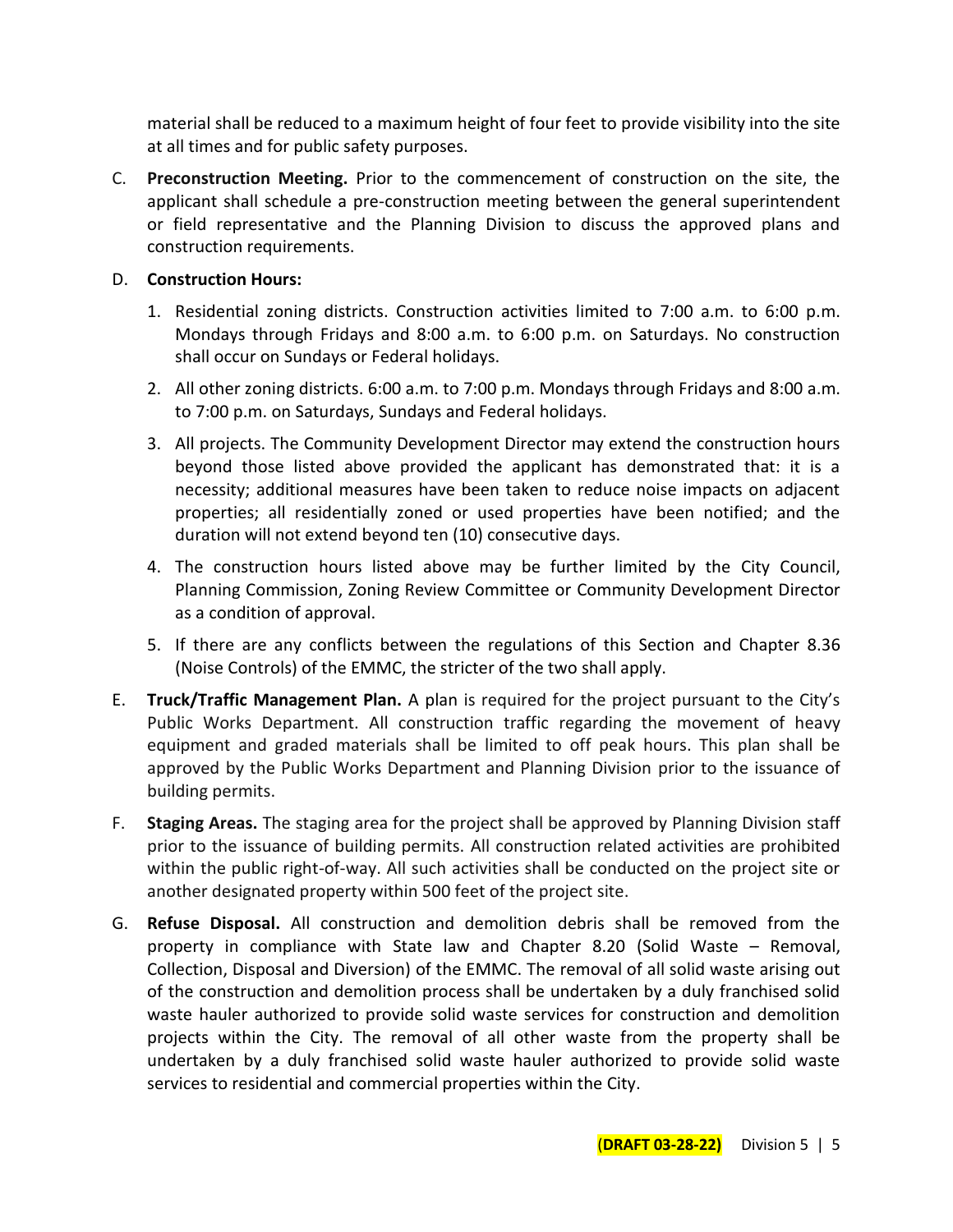- 1. Prior to the issuance of a building permit, the applicant shall submit to the Building and Safety Division and the Code Enforcement Division, the name and contact information for the contracted waste hauler. It shall be the developer's obligation to ensure that the waste contractor utilized has obtained permits from the City to provide such services.
- 2. Prior to final approval for occupancy, and in addition to any other requirements set forth under the EMMC or by the Chief Building Official, the developer shall submit to the Building and Safety Division, the receipt(s) showing evidence that the waste and debris generated during the construction process were properly disposed and/or diverted.
- 3. Except as otherwise authorized pending the completion of the construction and demolition activities authorized under this Section, solid waste containers and bulky items may not be stored or maintained at locations designated for parking and must be maintained in those locations designated for the temporary storage of solid waste and bulky items.
- H. **Maintenance.** The project site and the public right-of-way adjacent to any portions of the site shall be maintained in a condition which is free of debris both during and after the construction, addition or implementation of the entitlements granted by the City.

#### **17.50.080 – Discharges to Water or Public Sewer System.**

- A. Discharges to groundwater or waterways, whether direct or indirect, shall conform with all requirements of the EMMC, as well as requirements of the Regional Water Quality Control Boards, the California Department of Fish and Wildlife and any other regulatory agency with jurisdiction over the activity.
- B. Discharges to the City sewer system, whether direct or indirect, shall conform with all requirements of the EMMC.

#### **17.50.090 – Energy Conservation.**

The use of conventional energy sources for space heating and cooling, water heating and illumination shall be minimized by means of proper design and orientation, including provision and protection of solar exposure.

## **17.50.100 – Hazardous Materials. (NEW)**

- A. **Required Entitlements.** A [Conditional Use Permit](http://online.encodeplus.com/regs/menifee-ca/doc-view.aspx?pn=0&ajax=0&secid=1671) is required for the storage of hazardous materials in conjunction with an on-site [primary use](http://online.encodeplus.com/regs/menifee-ca/doc-view.aspx?pn=0&ajax=0&secid=1956) in the Light Manufacturing (M-1) and General Manufacturing (M-2) zoning districts.
- B. **Reporting Requirements**. All businesses required by state law (per Chapter 6.95 of the California Health and Safety Code) to prepare hazardous materials release response plans shall submit [copies](http://online.encodeplus.com/regs/menifee-ca/doc-view.aspx?pn=0&ajax=0&secid=2069) of these plans, including any revisions, to the [Community Development](http://online.encodeplus.com/regs/menifee-ca/doc-view.aspx?pn=0&ajax=0&secid=1668)  [Director.](http://online.encodeplus.com/regs/menifee-ca/doc-view.aspx?pn=0&ajax=0&secid=1668)
- C. **Underground Storage**. Underground storage of hazardous substances shall comply with all applicable requirements of state law (Chapter 6.7 of the California Health and Safety Code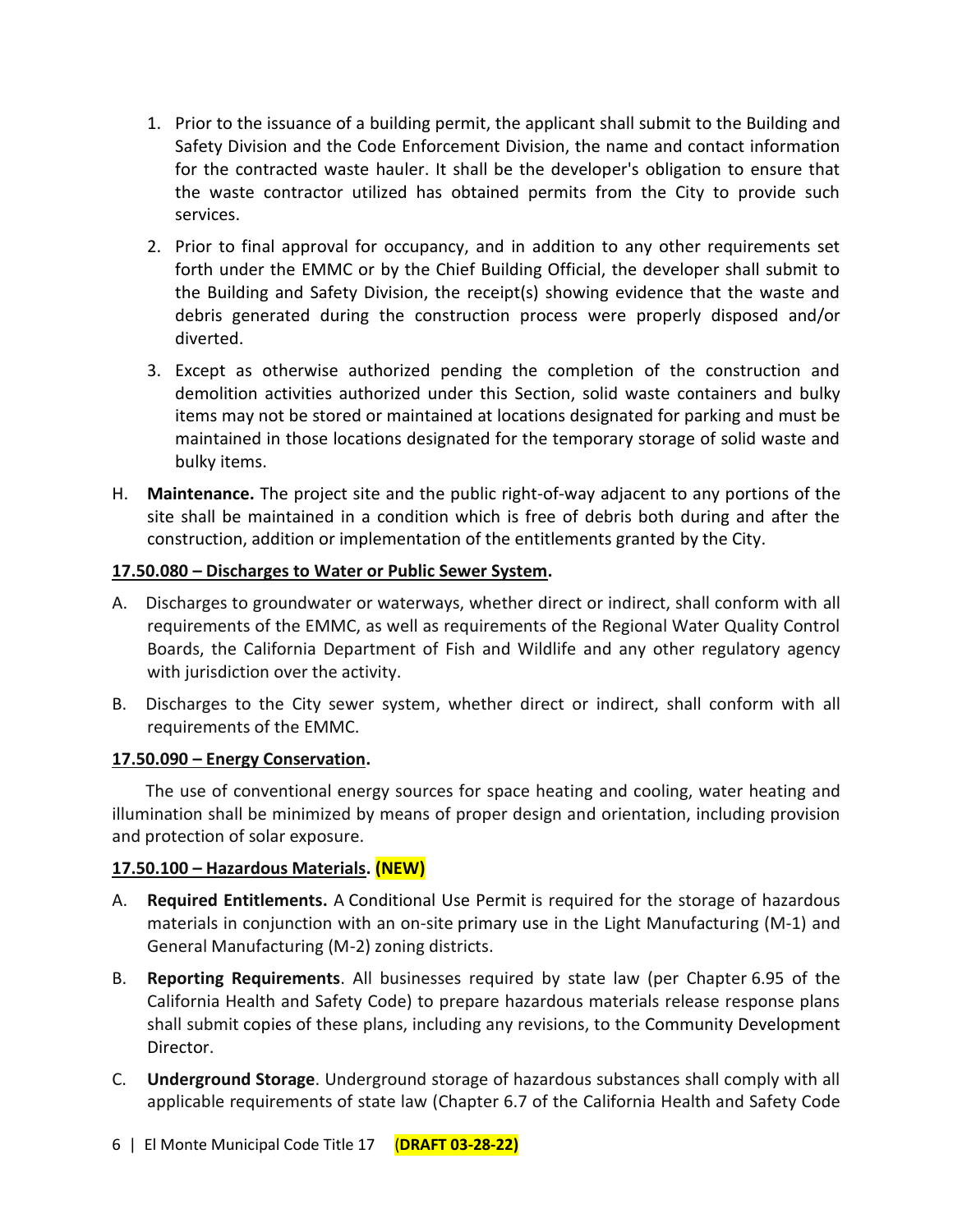and Section 79.1 13(a) of the Uniform Fire Code). Businesses that [use](http://online.encodeplus.com/regs/menifee-ca/doc-view.aspx?pn=0&ajax=0&secid=1954) underground storage tanks shall notify the [Community Development](http://online.encodeplus.com/regs/menifee-ca/doc-view.aspx?pn=0&ajax=0&secid=1668) Director of any proposed abandoning, closing or ceasing operation of an underground storage tank and the [actions](http://online.encodeplus.com/regs/menifee-ca/doc-view.aspx?pn=0&ajax=0&secid=1611) to be taken to dispose of any hazardous substances.

- D. **Aboveground Storage**. Aboveground storage tanks for flammable liquids may be allowed subject to the approval of the Fire Department.
- E. Any other use, handling, storage and distribution of hazardous materials shall comply with the applicable provisions of the California Hazardous Materials Regulations and the California Fire and Building Codes, as well as the laws and regulations of the California Department of Toxic Substances Control. Activities, processes, and uses shall not generate or emit any fissionable or radioactive materials into the atmosphere, a sewage system, or into the ground.

#### **17.50.110 – Noise. (NEW)**

A. **Ambient Noise Standards.** Unless otherwise specifically indicated, the following ambient noise standards shown in Table 17.50-2 shall apply to all property within their assigned zoning districts and said standards shall constitute the permissible noise level:

| Table 17.50-2 – Permissible Noise Levels |                         |                         |  |
|------------------------------------------|-------------------------|-------------------------|--|
| <b>Zoning Districts</b>                  | 7:00 a.m. to 10:00 p.m. | 10:00 p.m. to 7:00 a.m. |  |
| R-1 zoning districts                     | 50 dBA                  | 45 dBA                  |  |
| R-2, R-3 & R-4 zoning districts          | 55 dBA                  | 50 dBA                  |  |
| C-1, C-2, C-3 & zoning districts         | 65 dBA                  | 60 dBA                  |  |
| M-1 & M-2 zoning districts               | 70 dBA                  | 70 dBA                  |  |

- 1. It is unlawful for any person to create any noise which would cause the noise level at the property line of any property to exceed the ambient noise level by more than five (5) decibels for a cumulation period of 15 minutes in any hour.
- 2. At the boundary line between a residential zoning district and a commercial and/or manufacturing zoning district, the noise level of the residential zoning district shall be used.
- 3. If a residential use is located within a commercial or manufacturing zoning district, the ambient noise level shall not exceed 50 dBA between the hours of 10:00 p.m. and 7:00 a.m.
- B. **Corrections to Noise Limits.** The numerical limits given in Subsection (A) above shall be adjusted by the corrections outlined in Table 17.50-3.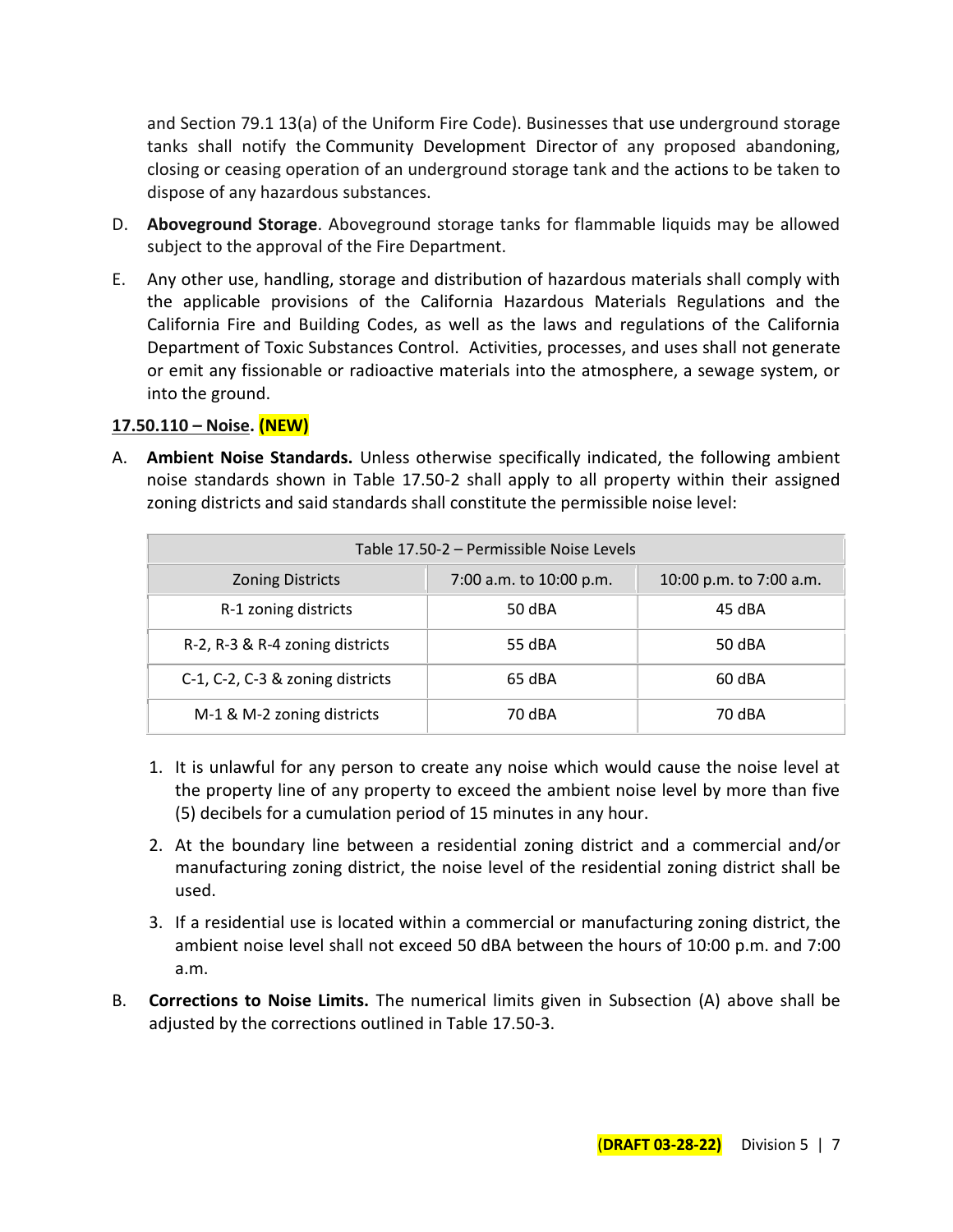#### C. **Special Noise Sources:**

1. Radios, Television Sets and Similar Devices. Any noise level from the use or operation of any radio receiving set, musical instruments, phonograph, television set, computer, phone or other machine or device for the producing or reproducing of sound at any hour of the day, which exceeds the noise limit at the property line of any receiving property shall be a violation of the provisions given in Subsection (A) above.

| Table 17.50-3 – Corrections to Noise Limits (between 7:00 a.m. and 10:00 p.m.)                                |                   |  |
|---------------------------------------------------------------------------------------------------------------|-------------------|--|
| <b>Noise Condition</b>                                                                                        | Correction in dBA |  |
| Impulsive sound, pure tone or sounds with a cyclically varying amplitude.                                     | -5 dBA            |  |
| Noise occurring for a cumulation period of more than five (5) minutes<br>but less than 15 minutes in an hour. | $+5$ dBA          |  |
| Noise occurring more than one (1) minute but less than five (5) minutes<br>in any hour.                       | $+10$ dBA         |  |
| Noise occurring less than one (1) minute in any hour.                                                         | $+15$ dBA         |  |

- 2. Machinery, Fans and Other Mechanical Devices. Any noise level from the use or operation of any machinery, equipment, pump, fan, air conditioning apparatus, refrigerating equipment, motor vehicle, or other mechanical or electrical device, or in repairing or rebuilding any motor vehicle which exceeds the noise limits at any property line, of any receiving property shall be a violation of the provisions given in Subsection (A) on the previous page.
- D. **Amplified Sound.** The use of loudspeakers or sound amplifying equipment in the city which exceeds the noise limits at any property line of a receiving property shall be a violation of Subsection (A) on the previous page.
- E. **Loading/Unloading.** In residential zoning districts, the opening, closing or other handling of boxes, crates, containers, building materials, or similar objects in such a manner as to cause a noise disturbance is not permitted between the hours of 10:00 p.m. and 7:00 a.m.

## F. **Exemptions:**

- 1. Lawfully conducted parades or assemblies;
- 2. Emergency work;
- 3. All operations and activities the control of which is by law exclusively vested in another agency of government;
- 4. Bells or chimes while being used in conjunction with religious or patriotic services; and
- 5. The provisions of this regulation shall not preclude the construction, operation, maintenance, and repairs of equipment, apparatus, or facilities of park and recreation departments, public work projects, or essential public services and facilities, including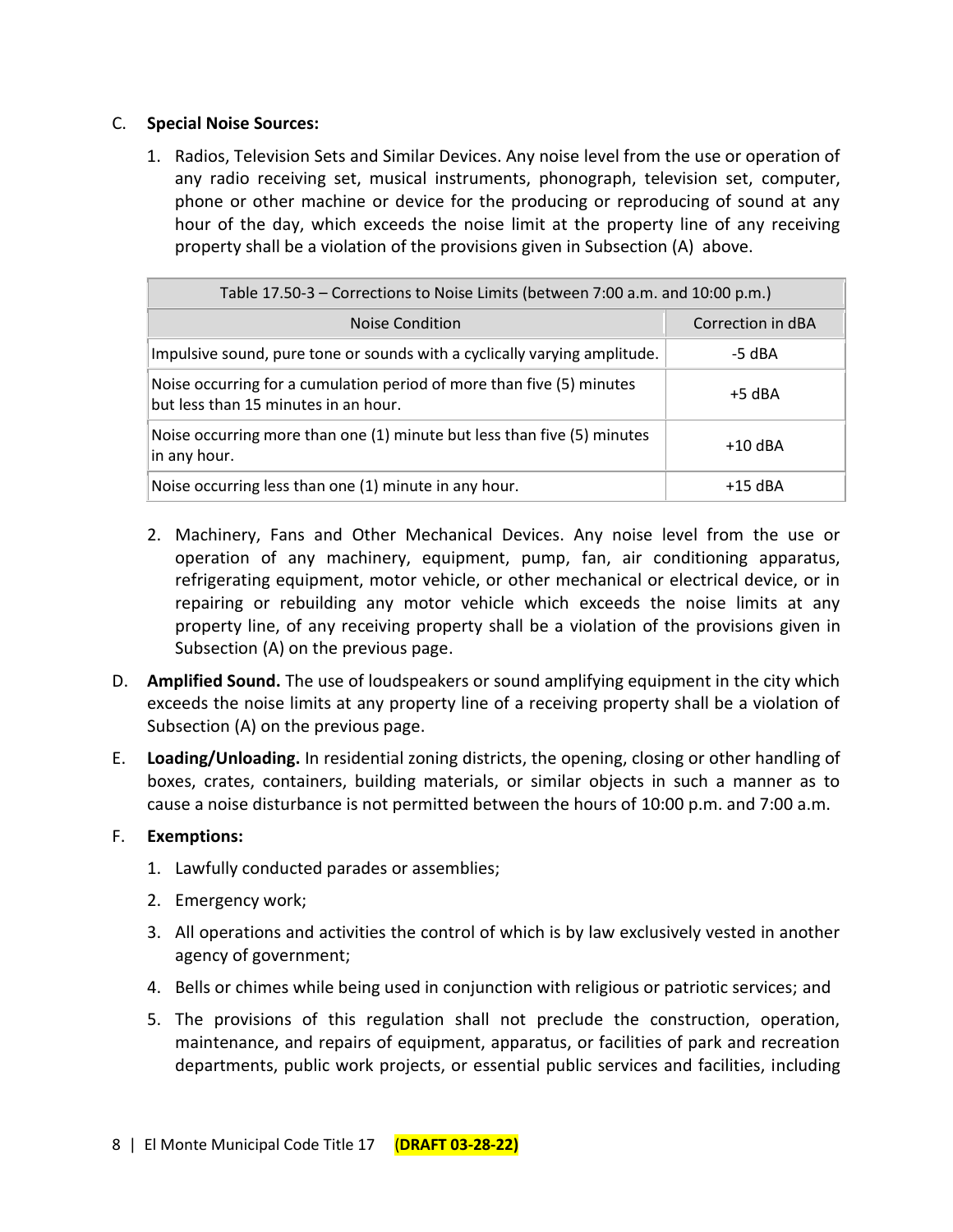those of public utilities subject to the regulatory jurisdiction of the California Public Utilities Commission.

G. **Other Provisions.** If there are any conflicts between the regulations of this Section and Chapter 8.36 (Noise Controls) of the EMMC, the stricter of the two shall apply.

## **17.50.120 – Property Maintenance. (NEW)**

- A. **Multiple-family Residential Ownership Projects.** Ownership projects with three (3) or more units. Covenants, Conditions and Restrictions (CC&Rs) for property maintenance shall be submitted to the City. The CC&R's should include, but not be limited to, the following:
	- 1. The project's Conditions of Approval shall be transferred to the individual property owners of the parcels/units at the time of ownership transfer from the applicant to the buyers;
	- 2. The Owners' Association shall be administered by a professional property management company. The CC&R's shall be submitted for review by the City Attorney and shall be approved and recorded before building permits are issued;
	- 3. All residential and guest parking shall be allocated and properly marked for use.
	- 4. Include all the provisions outlined in Subsection (B) below.
- B. **Multiple-family Rental and Nonresidential Projects.** The applicant shall record a maintenance agreement to ensure the ongoing repair and upkeep of the property and all improvements (for multiple-family ownership projects with three (3) or more units, the items in the maintenance agreement shall be incorporated as part of the CC&Rs). Such improvements should include, but not be limited to the following:
	- 1. The removal of trash and debris found on the property;
	- 2. The proper and timely removal of graffiti;
	- 3. The timely maintenance, repair and upkeep of damaged, vandalized and/or weathered buildings, structures and/or improvements; and
	- 4. The timely maintenance, repair and upkeep of exterior paint, parking areas/striping, pedestrian pathways/open space areas, lighting and irrigation fixtures, walls and fencing, landscaping and related landscape improvements.

## **17.50.130 – Reflective Surfaces. (NEW)**

## A. **One-family (R-1) and Low-density Multiple-family Dwelling (R-2) Zoning Districts:**

- 1. Reflective building materials shall not be permitted, except as allowed in this Section.
- 2. Metallic finishes (e.g. exposed metal cladding) may be permitted subject to the approval of a Minor Design Review.
- 3. Exterior paint colors shall not exceed a light reflective value greater than 50 percent.